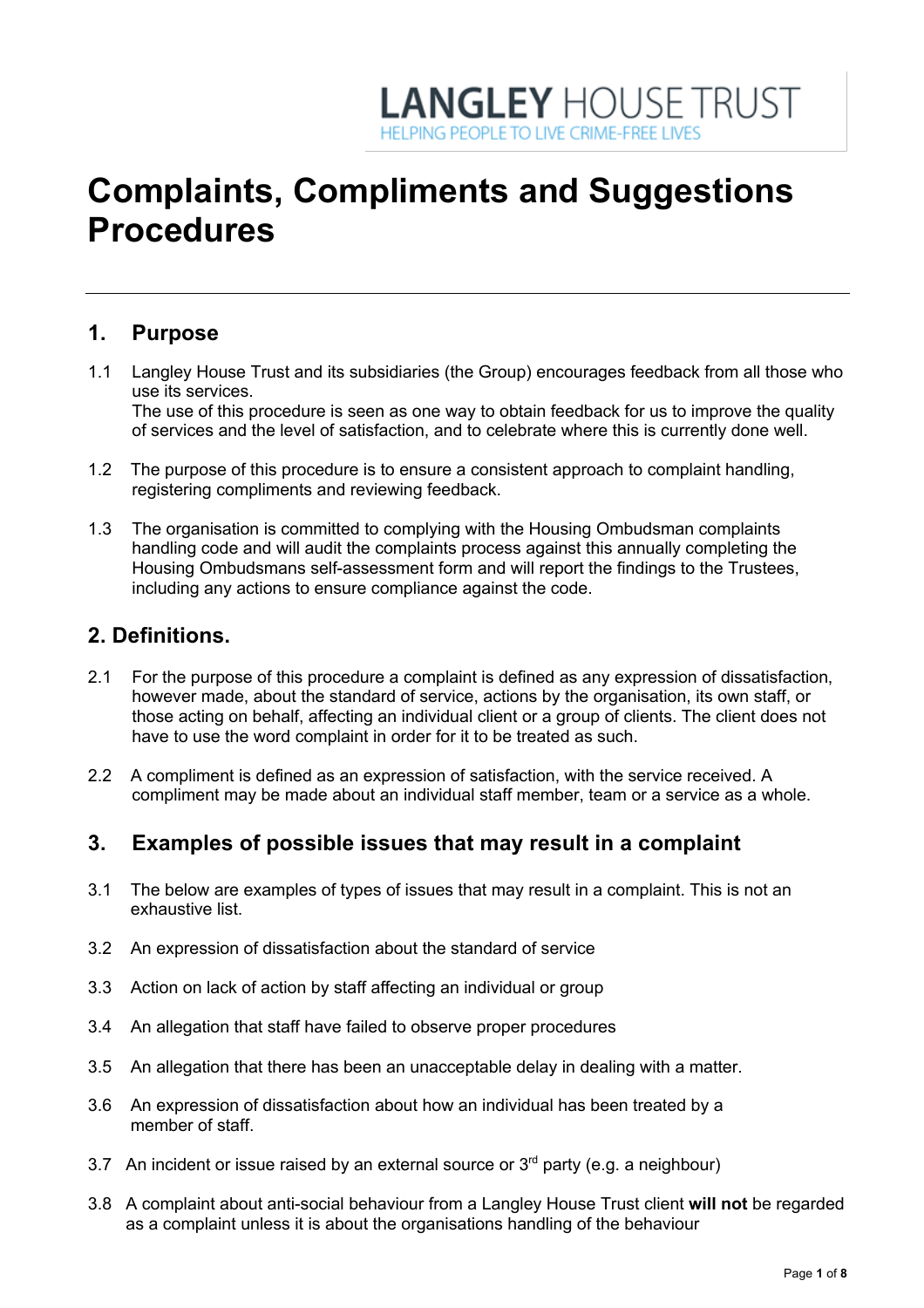# **4. Who can make a complaint**

- 4.1 Anyone can make a complaint about Langley House Trusts services. This includes but is not limited to clients, clients family, friends or advocates, neighbours and other professionals the organisation works with.
- 4.2 The time limit for raising a complaint is 6 months from the occurrence of the incident.

# **5. Informal feedback.**

- 5.1 The organisation welcomes feedback from clients and there are a number of ways in which this can be done. We undertake periodic feedback questionnaires and where appropriate undertake exit interviews however clients are encouraged to give feedback at any time. This can be done via feedback cards or via e-mail.
- 5.2 Each Service has '**Feedback Cards**' available and a Feedback Poster displayed. (See Appendix 3)
- 5.3 Feedback can be both positive and negative. Clients can complete the card anonymously. Clients can also indicate on the card that they would like further discussion on the issue they have raised with a staff member. This feedback will be reviewed at service level.
- 5.4 Feedback cards received locally will be scanned by the service and emailed to feedback@langleyhousetrust.org by staff.
- 5.5 Feedback can also be sent directly via mail at feedback@langleyhousetrust.org. This e-mail is received by the Quality team.
- 5.6 Feedback whether positive or negative is audited monthly and will help shape service delivery in the future.

# **6. How to make a complaint**

- 6.1 Complaints can be made verbally, in writing, via e-mail at feedback@langleyhousetrust.org or via telephone on 03330035025 and select option 2.
- 6.2 Complaints relating to services will initially be dealt with by the relevant service management team.
- 6.3 Complaints relating to the wider organisation will initially be dealt with by the quality team.

# **7. The stages of the complaint procedure**

#### 7.1 **Stage 1- Infomal/local issue**

- 7.2 This stage aims to sort out minor problems as quickly as possible. It involves a specific discussion between clients and staff. Clients may wish to bring someone to explain their problem or complaint
- 7.3 Clients should be advised of their right to make a formal complaint if they wish to do so and informed of their rights under the Complaints Policy & Procedure.
- 7.4 There would be a clear expectation that the client's 'issue' needs a response and there is agreement regarding what is, or is not, going to happen following this discussion. A response should be given to the client within 5 working days.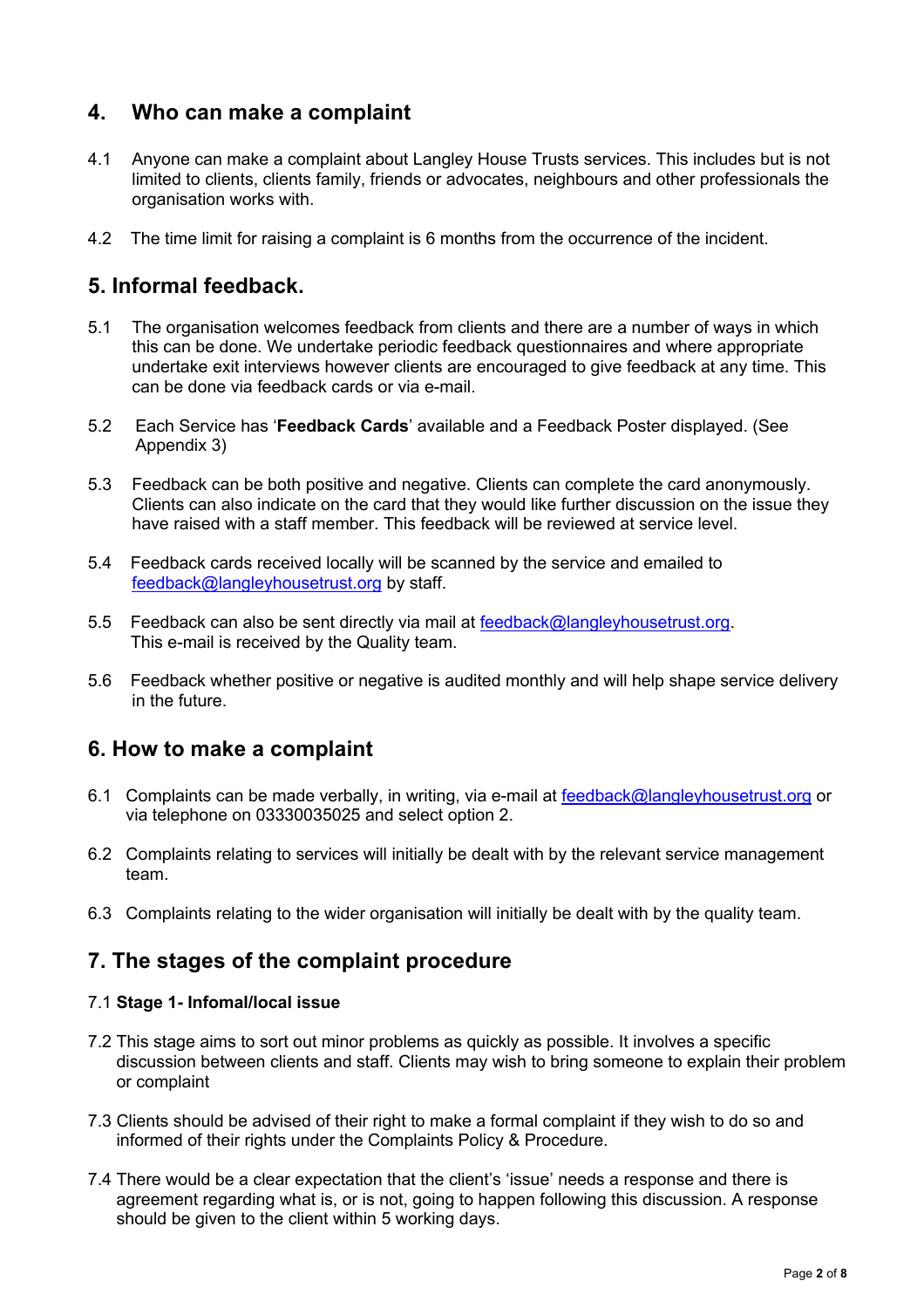7.5 All Stage 1 complaints need to be registered on the ACC incident management system and should be closed once resolved.

#### **7.2 Stage 2 - Formal Stage**

- 7.2.1 If clients are not happy with the outcome of Stage 1 they can register a formal complaint within 30 days of Stage 1 being closed.
- 7.2.2 Staff can provide information and assistance or help to find someone else to do this on behalf of the client. A list of advocacy agencies is provided on the notice board within the service.
- 7.2.3 Complaints raised by external sources (e.g. a neighbour) will be entered as 'a formal stage 2complaint and should be recorded as such on the ACC system.
- 7.2.4 The Manager of the service will have initial responsibility for dealing with all complaints and making sure proper records are kept. Where the complaint involves theService Manager, their line manager or another senior manager will have responsibility for dealing with it.
- 7.2.5 All formal complaints need to be logged using ACC system and complainants will receive a written acknowledgement from the Project Manager within 5 working days using the template in Appendix 1
- 7.2.6 Our aim is to investigate all complaints properly and give complainants a reply within 10 working days from receipt of the complaint, setting out how the problem has been dealt with.
- 7.2.7.Where this is not possible, an interim response will be made informing complainants of action in progress or being considered.
- 7.2.8 At the end of the investigation complainants will be given a written response about the outcome of the issue raised using the template in Appendix 2
- 7.2.9 If complainants are not happy with the outcome of Stage 2 they can request a further review within 30 days of Stage 2 being closed.

#### **7.3 Stage 3 Review of complaint Stage**

- 7.3.1 If the complainant is not satisfied with the response to Stage 2, they can ask for the complaint to be reviewed. It will be reviewed by a different member of staff to the one who initially investigated the complaint.
- 7.3.2. The review will be by an independent peer to the original complaint investigator or escalated to someone at a more senior level. A formal response will follow within 20 days of the review being acknowledged.
- 7.3.3 If complainants remain dissatisfied after review, they have the right to refer externally. This would normally need to be within 30 days of Stage 3 being closed (which is the end of the internal complaints process).

## **8 Closing Complaints**

- 8.1 A complaint will be considered closed when the complainant has been written to, outlining what has been done to resolve the complaint, actions to rectify the complaint have been agreed and the client has indicated that they are satisfied with the outcome.
- 8.2 The complainant must be written to informing them that the complaint is closed and giving opportunity to feedback further or to escalate the complaint externally using the template in appendix 2.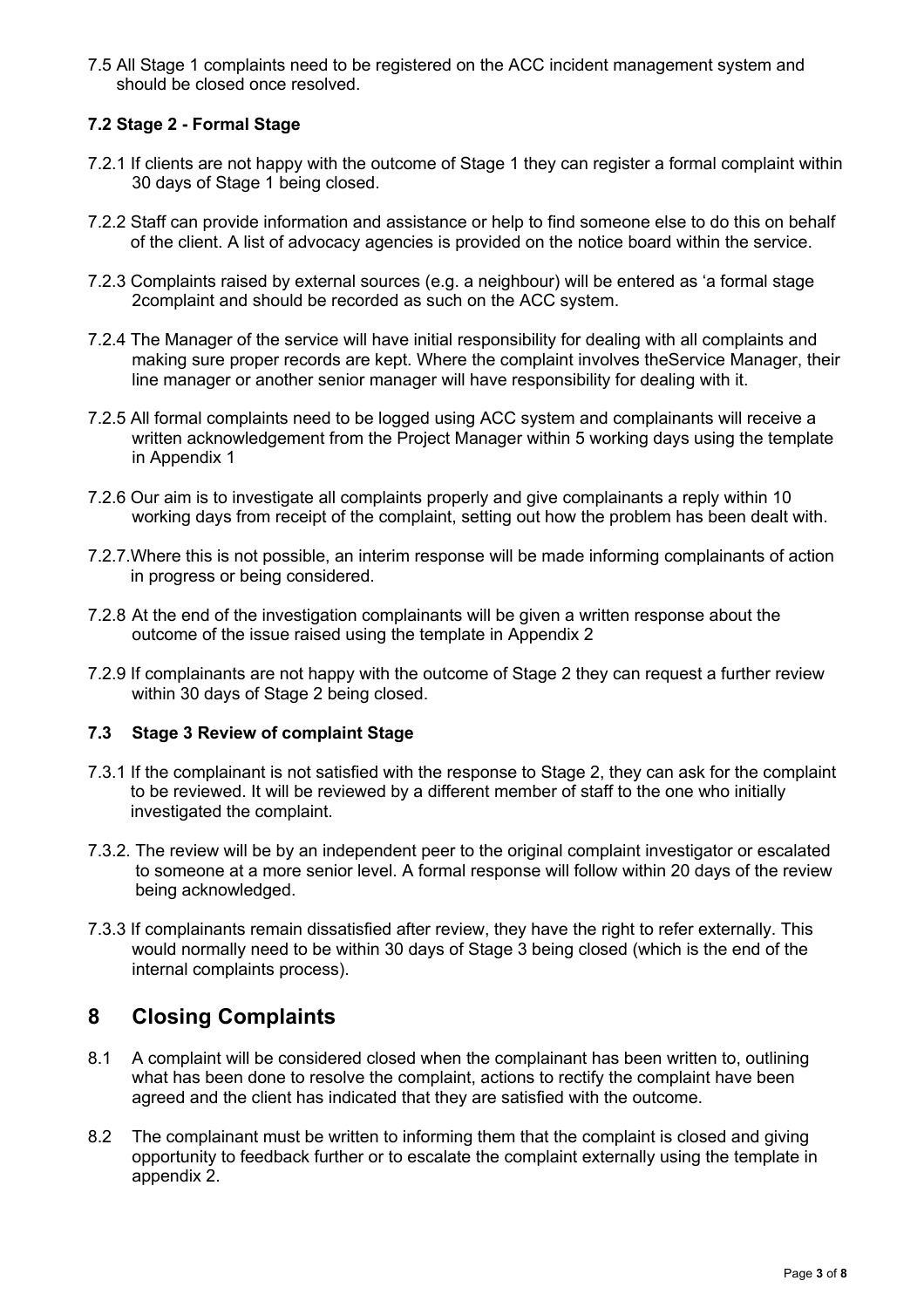# **9. Referring a Complaint Externally**

#### **9.1 Independent Housing Ombudsman Scheme**

- 9.1.1 If clients remain dissatisfied, they have the right to refer their complaint to the Independent Housing Ombudsman Scheme. This can be done by clients in all type of service provision.
- 9.1.2 The Ombudsman will investigate a complaint, but generally will not do so unless the internal complaints procedure has been completed first
- 9.1.3 The Ombudsman can be contacted directly at:

The Housing Ombudsman Service, 81 Aldwych, London, WC2B 4HN Telephone: 02074213800. E-mail: info@housing-ombudsman.org.uk

#### **9.2 Care Quality Commission**

- 9.2.1 Clients who are in accommodation in care services can complain to the Care Quality Commission.
- 9.2.2 If clients feel dissatisfied with the service then an independent complaint can be made to the Care Quality Commission.
- 9.2.3 The National contact details for the Care Quality Commission are:

Care Quality Commission National Correspondence, Citygate, Gallowgate, Newcastle upon Tyne, NE1 4PA Telephone: 03000 616161 E-mail: enquiries@cqc.org.uk

#### **9.3 Safeguarding Authorities**

- 9.3.1 If clients have been abused (which can include physical, mental or sexual abuse) and feel they cannot speak to Group staff then the safeguarding authority can be contacted directly.
- 9.3.2 The contact details of the local safeguarding authority are on the notice board of the service.

#### **9.4 Advocacy/Support**

9.4. SOVA Support for Vulnerable Adults (http://www.sova.org.uk/) does not handle complaints but has worked with the Group client groups as advocate/support.

## **10. Formal Complaints received from External Agencies**

- 10.1 Where appropriate we would encourage external agencies to raise concerns initially with the local service or department however we recognise that external agencies may feel that this is not appropriate and would like to raise a concern formally.
- 10.2 External agencies with concerns about service delivery should do so initially to the Quality Department.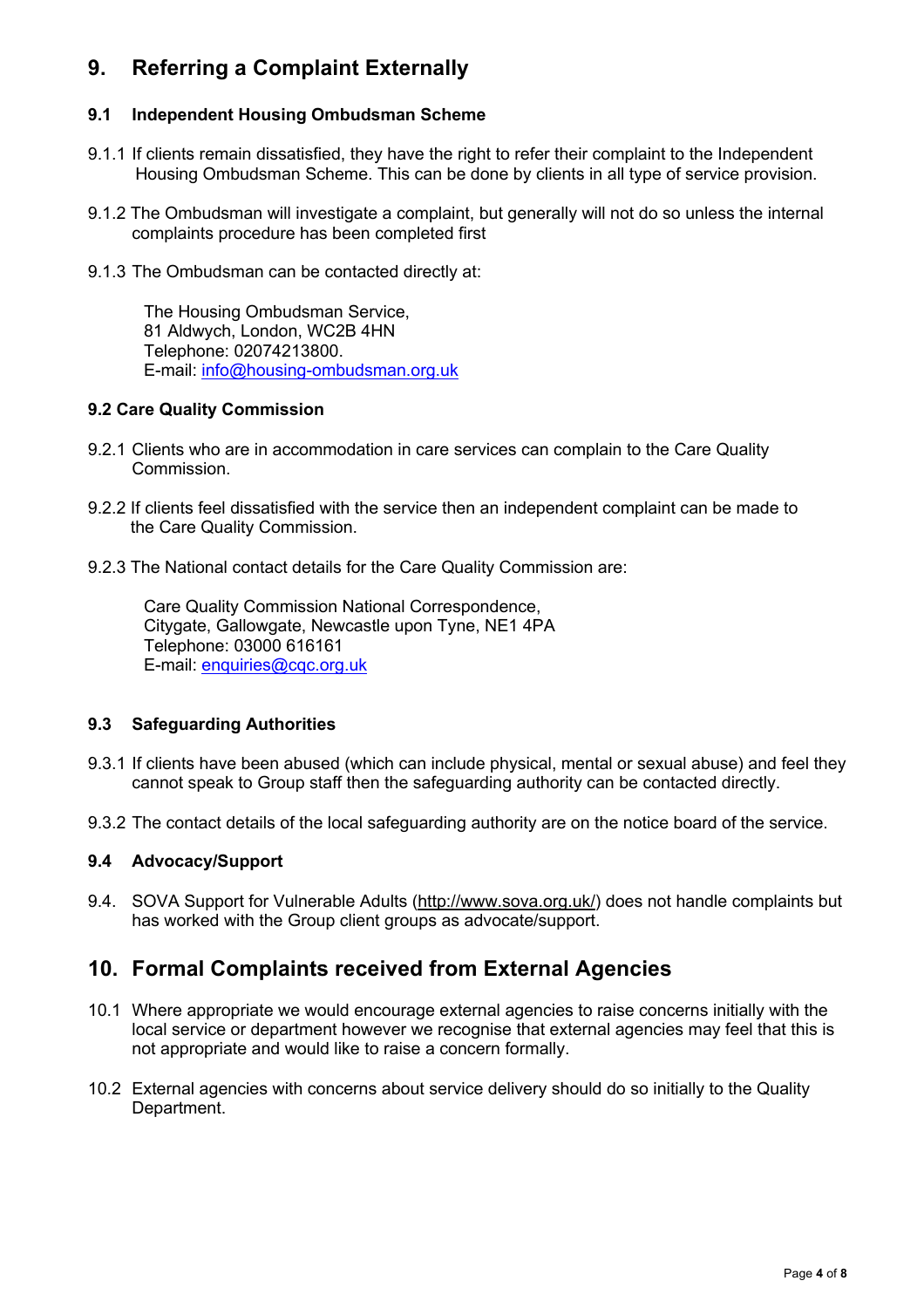#### 10.3 The contact details for the team are:

feedback@langleyhousetrust.org

or

PO Box 6364, Coventry CV2 2QJ Or 03330035025 option 2.

- 10.4 The quality team will open the complaint on the ACC system and will acknowledge receipt of the complaint within 3 working days.
- 10.5 The quality team will investigate the complaint and will send a written response within 15 working days of the complaint being opened.
- 10.6 If the complainant is dissatisfied the complaint will be escalated to the Director of Quality and Compliance or another Director in their absence. This should be done within 30 days of the initial response being received
- 10.7 The Director will review the complaint and the response and will issue a final viewpoint letter within 10 working days of the escalation notification being received.
- 10.8 Once the Langley House Trust internal procedures are concluded the external agency can refer to an external regulatory body. These regularity bodies are documented in section 5 of this procedure.

| <b>STAGES</b>                                      | Initial response time<br>frame | <b>Resolution response</b><br>time frame | Director review for<br>external agencies |
|----------------------------------------------------|--------------------------------|------------------------------------------|------------------------------------------|
| <b>Stage one-</b><br><b>Informal/Local Issue</b>   | When issue is raised           |                                          |                                          |
| <b>Stage two-Formal</b><br><b>Complaint</b>        | 5 working days                 | 10 working days                          |                                          |
| <b>Stage three - Review</b><br>of Complaints stage | 5 working days                 | 20 working days                          |                                          |
| <b>External Agencies</b>                           | 3 working days                 | 15 working days                          | 10 working days                          |

## **11. Time Frames for responding to complaints**

## **12 Compliments**

- 12.1 Our aim is to use compliments about a service or an individual staff member to celebrate and share good practice throughout the organisation and encourage staff to provide an excellent service.
- 12.2 Compliments can be verbal, written including on the feedback cards available at projects or emailed to feedback@langleyhousetrust.org

## **13. Monitoring and Lessons Learnt**

- 13.1 The organisation is committed to developing a positive complaints handling culture where transparency and accountability is embedded.
- 13.2 All complaints and compliments will be audited by the quality team on a monthly basis to monitor outcomes and to ensure that they are being dealt with appropriately and within the set time frames, and to monitor and address any trends. The organisation will report on the management of complaints through monthly key performance indicators.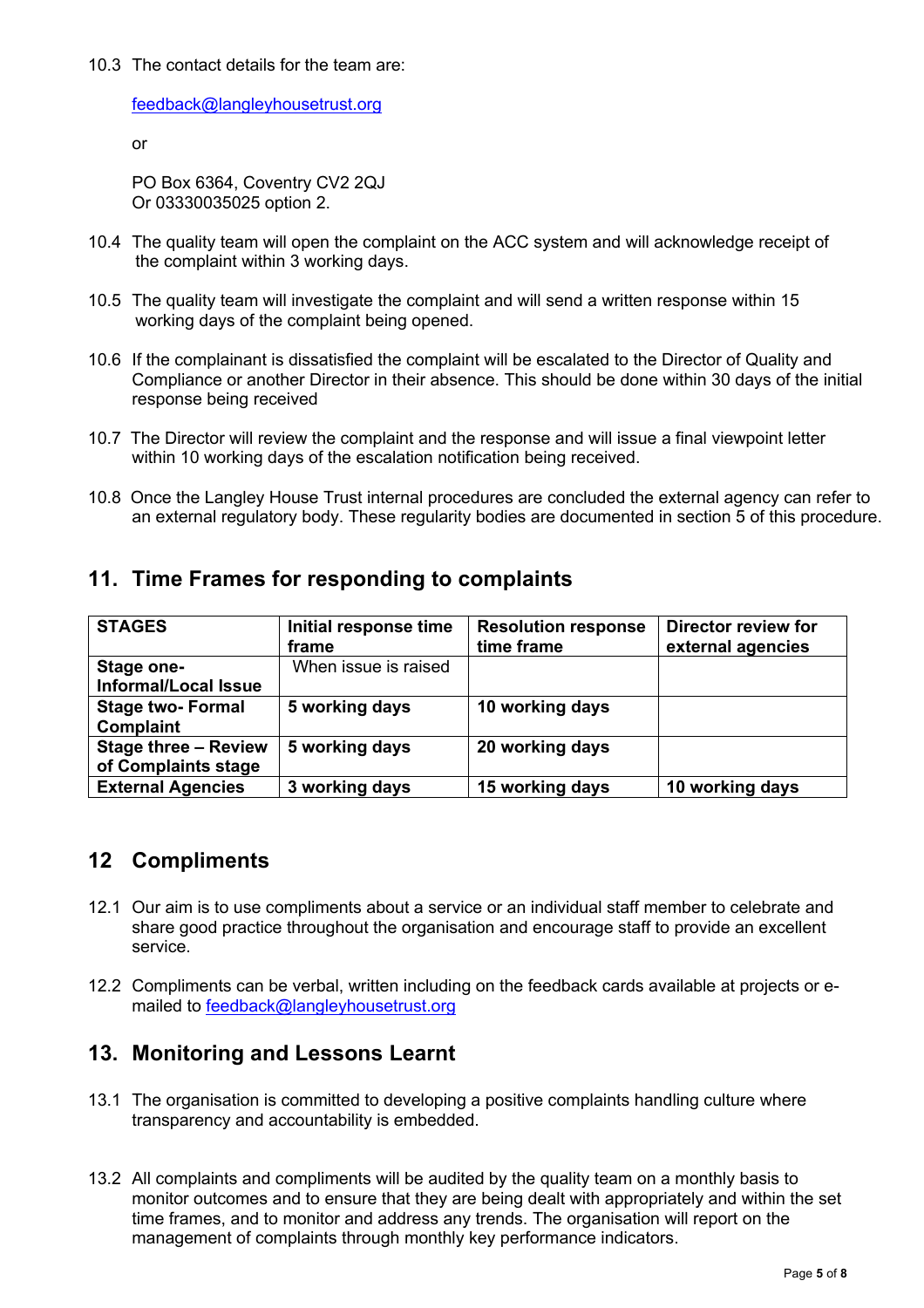- 13.3 The organisation is committed to learn from issues that have been raised and to take steps to review and improve services and/or internal processes. This will be done as part of quality review process including lessons learnt meetings.
- 13.4 The organisation will feed back to clients any themes from complaints reporting as well as any wider learning and improvements that have resulted from complaints received.

# **14. Equality, Diversity & Inclusion**

- 14.1 The Group upholds the principle of equality for all as a framework that enables individuals to access opportunity, participate and contribute in ways that are fair and inclusive, avoiding discrimination and challenging inappropriate attitudes.
- 14.2 Recognising that it works with and serves individuals in a diverse society, the Group seeks to act in a fair and equitable way to all.
- 14.3 In respect of complaints, compliments and suggestions the Group will monitor all returns to highlight any patterns of discrimination or harassment against particular groups including by gender, ethnicity, age and disability.
- 14.4 The Group recognises that some clients require assistance to complain, give a suggestion or compliment due to learning disabilities, language or literacy difficulties.
- 14.5 The organisation will ensure that the complaints process is available in easy read and also in video format for clients to access.

### **15. Client Involvement**

15.1 The Group restates its commitment to the genuine and meaningful involvement of clients in the formation and review of all policies which have an impact on service delivery. Following the scheduled Group committee approval, this procedure will be referred for input from clients

## **16. Data Protection and Confidentiality**

- 16.1 As part of its work, Langley House Trust and its subsidiaries (the Group) will collect, hold and use information about people who receive services from or who work with or for the Group. This will include the Group's clients, staff, supporters, volunteers, partners and suppliers and those applying to the Group for services or employment.
- 16.2 The Group upholds the rights of data subjects to have their information processed in a lawful, transparent and fair manner, in accordance with the Data Protection Act 1998 and the requirements of the General Data Protection Regulation 2018 and will process all personal information in line with its own Data Protection and Confidentiality Policy and Procedures. Failure to do so or to report a potential breach of data confidentiality may be investigated under the Group's Disciplinary Procedures.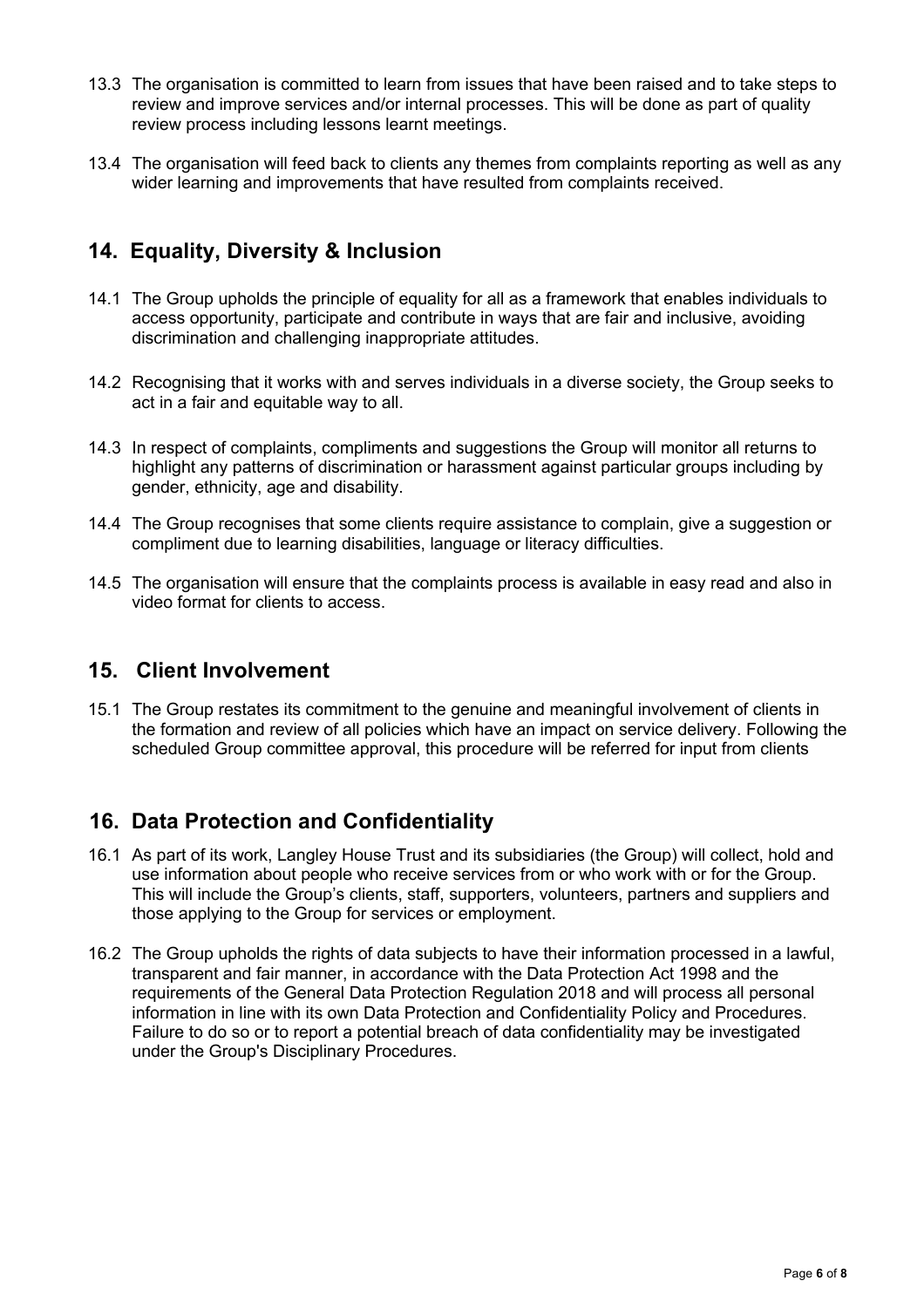# **DOCUMENT CONTROL**

### **Document Information**

| <b>Version Number</b>             | Version 8                                        |
|-----------------------------------|--------------------------------------------------|
| <b>Dated</b>                      | 18 <sup>th</sup> February 2022                   |
| <b>Author / Lead</b>              | <b>Corporate Director Quality and Compliance</b> |
| <b>Date of Last Review Date</b>   | <b>April 2019</b>                                |
| <b>Date of Next Formal Review</b> | February 2023                                    |
| <b>Contact</b>                    | <b>Head of Quality</b>                           |

# **Revision History**

| <b>Version</b><br><b>Number</b> | <b>Date Version</b>                        | <b>Nature of Change</b>                                                                                                                                                                                                                                                                                                                                                              | <b>Date Approved</b>      |
|---------------------------------|--------------------------------------------|--------------------------------------------------------------------------------------------------------------------------------------------------------------------------------------------------------------------------------------------------------------------------------------------------------------------------------------------------------------------------------------|---------------------------|
| $\overline{2}$                  | 14 <sup>th</sup> May 2010                  | Minor updates                                                                                                                                                                                                                                                                                                                                                                        | May 2010                  |
| 3                               | 11 <sup>th</sup> Nov 2011                  | Split policy and procedures and made<br>minor amendments to section 9                                                                                                                                                                                                                                                                                                                |                           |
| $\overline{4}$                  | 13th Nov 2014                              | Procedure changed to incorporate<br>feedback from the OCC dated<br>20.09.12.<br>Also incorporated freepost and e mail<br>information                                                                                                                                                                                                                                                 |                           |
| 5                               | September 2016                             | Updated information on CQC<br>notifications.<br>Changed 'Service User' to 'Client'.<br>Rewording Section 4 for complaint<br>handling and recording<br>New Section 8 introduced to note how<br>'Suggestions' may be considered.<br>Appendix 3 provides Client summary<br>for making a 'complaint'                                                                                     |                           |
| 6                               | <b>June 2017</b><br>Interim update<br>only | Included deadline (30 days) for<br>complainant to respond to latest<br>correspondence - item recommended<br>by internal audit Jan/Feb17<br>Section 10 notes Disciplinary and<br>Grievance procedures (10.5)<br>Added Appendix 4 - guide for<br>external partners needing to complain<br>Interim amendments are in response<br>to Internal Audit review of<br>Communications (Jan'17) | <b>June 2017</b><br>(APO) |
| $\overline{7}$                  | April 2019                                 | Minor terminology updates for<br>scheduled review.                                                                                                                                                                                                                                                                                                                                   | April 2019<br>(APO & ET)  |
| 8                               | February 2022                              | Review and changed to ensure<br>compliance with Housing<br>Ombudsman complaint handling                                                                                                                                                                                                                                                                                              |                           |